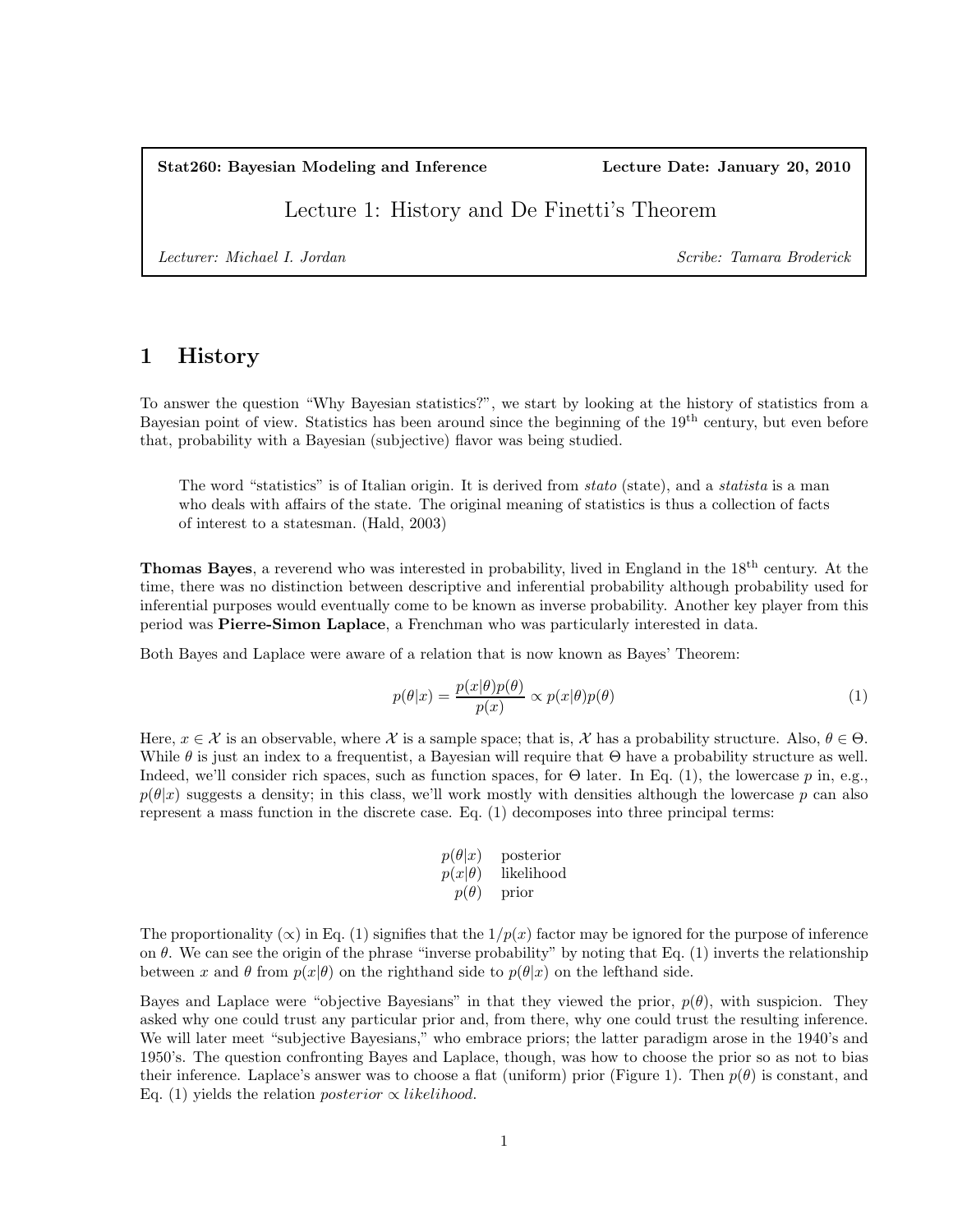

Figure 1: Uniform probability mass, i.e. constant density  $p(\theta)$ , on the interval [0, 1].

For a century, only the Bayesian paradigm existed. Then, in the middle of the 19<sup>th</sup> century, there was a strong reaction against the prior. One objection was the observation that one-to-one transformations of the index may yield different prior densities; in particular, a uniform density for  $\theta$  might yield a non-uniform density for some one-to-one function of  $\theta$ . For example, consider the odds  $\rho = \theta/(1-\theta)$  or the log-odds  $r = \log(\theta/(1-\theta))$ . A uniform prior on  $\theta$  yields densities on  $\rho$  and r that are each *not* uniform. Under Laplace's criterion above, we are not then encoding ignorance in the priors of  $\rho$  and r. Since these transformations are one-to-one, the choice to use  $\theta$ ,  $\rho$ , or r seems arbitrary. Therefore, it makes little sense to have ignorance in one case but not in the others.

In the 20th century, there was a search for a way to practice statistics without priors. Among the prominent figures of this period were Sir Ronald A. Fisher, Jerzy Neyman, and Abraham Wald, who each tried to create new principles upon which to found statistics. Fisher took the approach of studying the likelihood (and maximizing it as a function of the index). Neyman founded frequentism. Frequentism takes an entirely different approach from what we've encountered so far in that it stipulates a way of evaluating procedures, where a procedure can be any inference method (even a likelihood-based method or a method with a prior). A frequentist asks how the results would change if you ran a procedure over and over again, with the data changing each time. Type I and II errors are popular evaluations in this approach. This approach is particularly relevant for, e.g., considering software failure rates. In this class, we'll focus on the Bayesian paradigm while bringing in frequentist ideas where relevant. Like waves and particles in physics, Bayesian and frequentist methodologies have both been relevant to statistics for decades—though they don't always align. Wald was a mathematician who, inspired by game theory, developed decision theory. Decision theory formalizes what it means to do inference. In defining such quantities as loss and risk, it quantifies how "good" a method is.

After this intensive effort to circumvent the prior, the pendulum swang back even further in the Bayesian direction to subjective Bayesianity with the work of **Leonard J. Savage** and **Bruno de Finetti**. These two were uncomfortable with p-values and Type I/II errors. They found paradoxes and incoherencies in the frequentist framework, and, in reaction, embraced priors. Emphasizing the subjectivity of the prior, a subjective frequentist will, in practice, sit down with a domain expert to find an appropriate prior for any problem. There were massive conflicts between Fisher, Neyman, Wald, Savage, and de Finetti.

In a move that may be seen as coming full circle, the emphasis on subjective Bayesianity was followed by the rise of objective Bayes, a paradigm that will be promoted in this course. This new movement, featuring physicist-turned-statistician Harold Jeffreys, was about going back to Laplace's work but trying to improve upon it. Notably, objective Bayesians are willing to use frequentist analytic tools to guide their choice of priors. The appeal of these tools is that they are automatic (especially useful when there are many parameters) and do not require a domain expert. Examples of such tools, which we will talk about in more detail later, include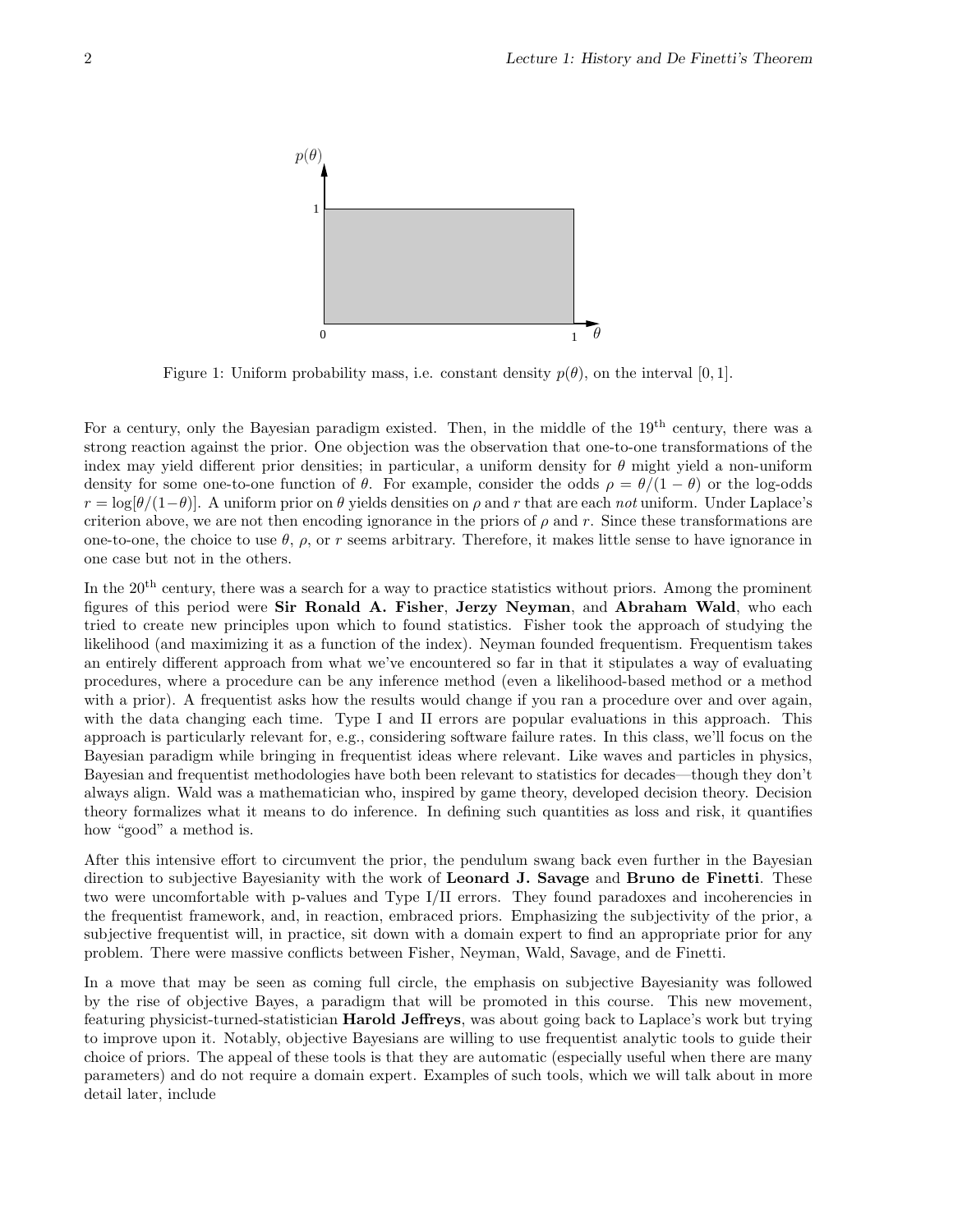|               | consistency Does an estimator (random variable) converge, in a probabilistic |
|---------------|------------------------------------------------------------------------------|
|               | sense, to the right answer?                                                  |
|               | rates of convergence Sometimes rates slower than $n^{-1/2}$ are not good.    |
| unbiasedness  | All Bayesian procedures are biased, but most frequentists now                |
|               | agree that unbiasedness is not a primary concern.                            |
| admissibility | Is there another procedure that dominates the one in question                |
|               | everywhere in the parameter space?                                           |

## More information

For more information on objective Bayes, search online for the 0B09 workshop (2009 International Workshop on Objective Bayes Methodology). For further reading on the history of statistics, a nice reference is Steven Stigler's book (1986).

## 2 De Finetti's Theorem

In this section, we'll motivate the use of priors on parameters and indeed motivate the very use of parameters. We begin with a definition.

**Definition 1** (Infinite exchangeability). We say that  $(x_1, x_2, \ldots)$  is an infinitely exchangeable sequence of random variables if, for any n, the joint probability  $p(x_1, x_2, \ldots, x_n)$  is invariant to permutation of the indices. That is, for any permutation  $\pi$ ,

$$
p(x_1, x_2, \ldots, x_n) = p(x_{\pi_1}, x_{\pi_2}, \ldots, x_{\pi_n})
$$

There exists a finite exchangeability concept as well, but it's less elegant, and we won't focus on it in this course.

A key assumption of many statistical analyses is that the random variables being studied are independent and identically distributed (iid). Note that iid random variables are always infinitely exchangeable. However, infinite exchangeability is a much broader concept than being iid; an infinitely exchangeable sequence is not necessarily iid. For example, let  $(x_1, x_2, ...)$  be iid, and let  $x_0$  be a non-trivial random variable independent of the rest. Then  $(x_0 + x_1, x_0 + x_2, ...)$  is infinitely exchangeable but not iid. The strength of infinite exchangeability lies in the following theorem.

**Theorem 2** (De Finetti, 1930s). A sequence of random variables  $(x_1, x_2, \ldots)$  is infinitely exchangeable iff, *for all* n*,*

$$
p(x_1, x_2, \dots, x_n) = \int \prod_{i=1}^n p(x_i | \theta) P(d\theta),
$$

*for some measure*  $P$  *on*  $\theta$ *.* 

If the distribution on  $\theta$  has a density, we can replace  $P(d\theta)$  with  $p(\theta)d\theta$ , but the theorem applies to a much broader class of cases than just those with a density for  $\theta$ .

Clearly, since the product  $\prod_{i=1}^n p(x_i|\theta)$  is invariant to reordering, we have that any sequence distribution that can be written as  $\int \prod_{i=1}^{n} p(x_i|\theta) P(d\theta)$  for all n must be (infinitely) exchangeable. The other direction, though, is much deeper. It says that if we have exchangeable data,

• There must exist a parameter  $\theta$ .